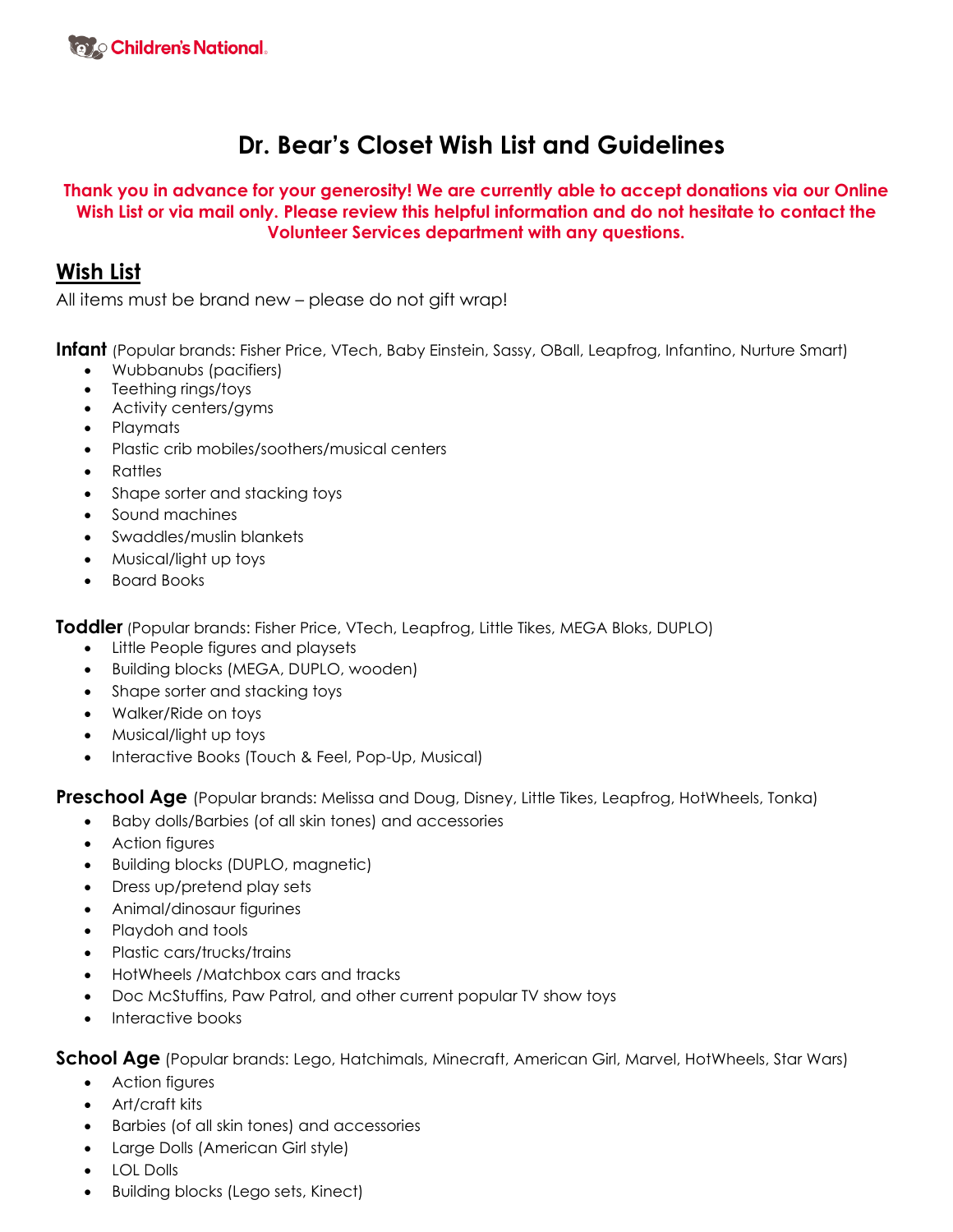# **<b>Vayo Children's National.**

- Remote control cars
- Hair/nail accessories
- Science/slime kits
- Playdoh/Model Magic
- HotWheels /Matchbox cars and tracks
- Books

**Adolescent/Teen** (Popular brands: Apple, Xbox, Beats)

- Headphones/AirPods
- Bluetooth speakers
- Athletic equipment
- Intricate art kits and sketchbooks
- Remote control cars
- Hair/Makeup/Nail accessories
- Gift cards (Target/Amazon/iTunes/Visa/Mastercard)
- Portable DVD players
- Ipads/Tablets
- Game systems and games (Xbox, Playstation, Nintendo Switch)

### **General Items for All Ages**

- Coloring books and art/craft kits
- Coloring utensils (crayons, markers, colored pencils, paint)
- UNO cards and playing cards
- Board games (Connect 4, Monopoly, Sorry, Trouble, Chutes and Ladders, Life, Jenga, Guess Who)
- Puzzles
- Stuffed animals and Pillow Pals (in packaging is preferred)
- Stress Balls
- Books
- **Stickers**

### **Online Wish List**

• Order toys and games online and have them shipped directly to us via our special [Online Wish List!](https://www.myregistry.com/organization/children-s-national-hospital-washington-dc/2533190/giftlist?publicUrlName=childrensnationalhospital)

# **Items that we cannot currently accept**

- Any used or opened items
- Items that have been in storage (donated items must have been purchased within last 3-6 months)
- Handmade knit, fleece or crocheted blankets or clothing (ie. hats)
- Items that contain latex
- Cards, notes or letters (including homemade cards)
- Items that have been exposed to smoke or other strong scents
- Food/candy/formula
- Stuffed animals without a tag
- Collectible items
- Sharp items (i.e. threading needle, pencil sharpeners)
- Breakable items (ie: porcelain, glass, handmade wooden toys)
- Stuffed animals more than 18 inches tall
- Beanie babies or other stuffed animals with small pellets
- Items that are gift-wrapped
- Items that contain any personal information
- Handmade jewelry
- Toys, books, or movies with sensitive issues (ie. violence, politics, holidays, religion, death, divorce, weapons, etc)